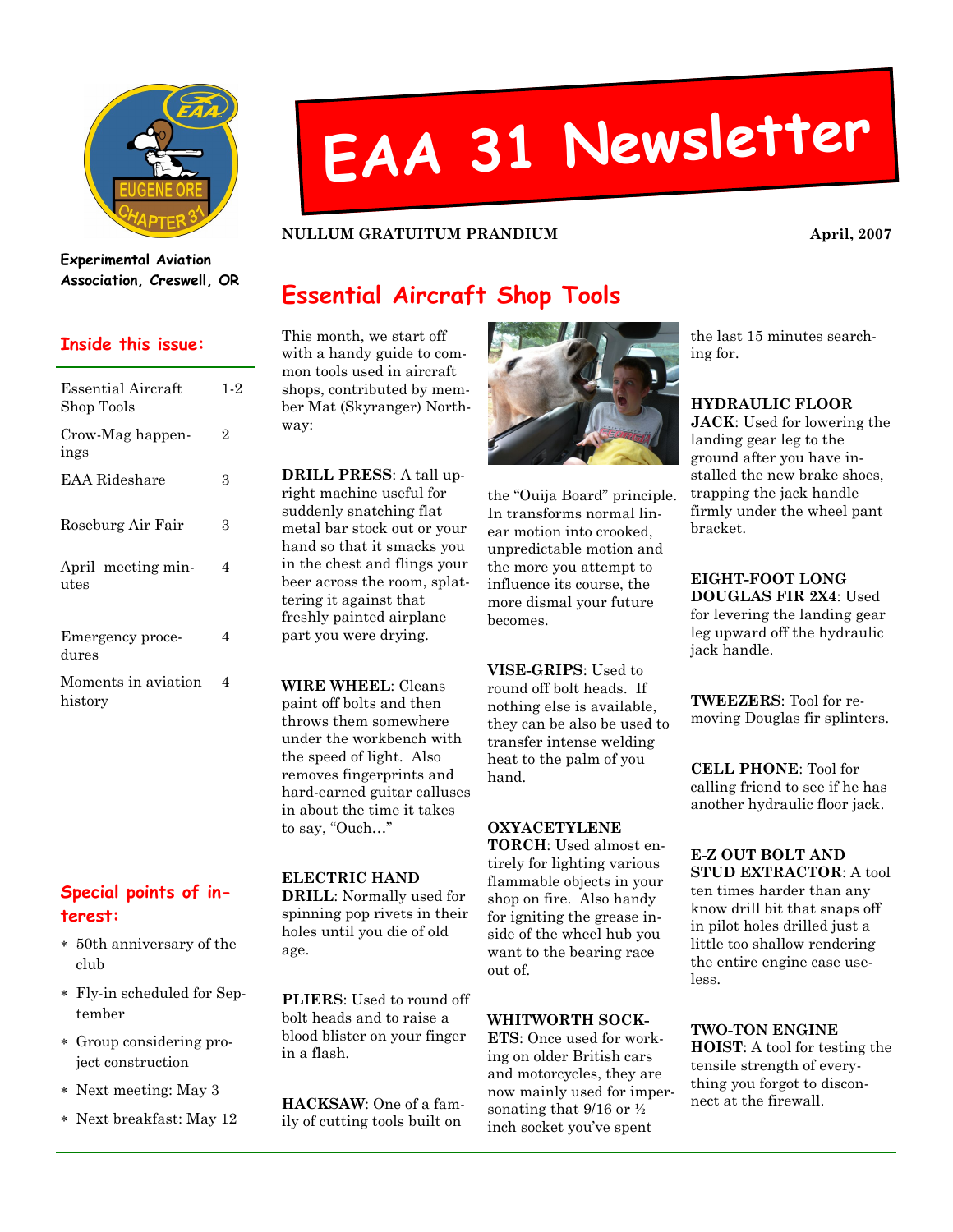# Essential Aircraft Shop Tools (continued)

CRAFTSMAN ½ X 16 INCH SCREW-

DRIVER: A large pry bar that inexplicably has an accurately machined screwdriver tip on the end opposite the handle.

AVIATION METAL SNIPS: See definition for hacksaw.

#### TROUBLE LIGHT:

This is the aircraft mechanic's own tanning booth. Sometimes called a droplight, it is a good source of vitamin D, "the sunshine vitamin", which is not otherwise found in the back of fuselages in hangars. Heath benefit aside, its main purpose is to consume 40-watt light bulbs at about the rate that 105mm howitzer shells were consumed during the Battle of the Bulge. More often dark than light, it's name is somewhat misleading.

PHILLIPS SCREWDRIVER: Normally used to stab the lids of old-style oilcans and splash oil on your shirt: but as the name implies can also be used to strip out the slots in Phillips screw heads.

AIR COMPRESSOR: A machine that takes energy produced at the hydroelectric dams on the Columbia River 200 miles away and transforms that into compressed air that travels by hose to a Harbor Freight brand impact wrench that grips corroded bolts last over tighten by a Cessna worker 50 years ago and neatly rounds off their heads.

PRY BAR: A tool used to crumple the \$600 piece of metal surrounding that clip or bracket you needed to remove

in order to replace the only 50 cent part on the airplane.

HOSE CUTTER: A tool used to cut hoses too short.

HAMMER: Originally employed as a weapon of war, the hammer nowadays is used as a kind of divining rod to locate the most ex-

pensive parts not far from the object you were trying to hit. into a small package.

> MECHANIC'S KNIFE: Used to open and slice through the contents of cardboard cartons delivered to your front door: works particularly well on contents such as upholstery, DVDs from the FAA, liquids in plastic bottles, repair manuals, refunds checks, and all rubber and plastic parts.

DAMMIT TOOL: Any handy tool that you grab and throw across the hangar while yelling "DAMMIT" at the top of your lungs. It is also the next tool that you will need.

ED: Thanks Mat!

"Flight 2341, for noise abatement turn right 45 degrees."

"But Center, we are at 35,000 feet. How much noise can we make up here?"

"Sir, have you ever heard the noise a 747 makes when it hits a 727?

## Experimenta<sup>l</sup> Aviation Association, Creswell, OR

President: Dave Petersen Email: aristotelian1@msn.com Phone: 344-3200

Vice-president: Ben Hallert Email: ben@vipmail.com Phone: 285-0041

Treasurer: Randy Stout Email: rjstout@comcast.net Phone: 343-4252

Meetings are held on the first Wednesday of each month at 7PM, with dinner starting about an hour earlier.

Monthly pancake breakfasts are held on the second Saturday of the month, usually around 9AM in the morning.

Founded in 1957, EAA Chapter 31 is one of the oldest Experimental Aviation Association chapters running. Located on-airport at 77S Creswell, OR, follow the Snoopy sign to find the clubhouse.

http://eaa31.org/

## Crow-Mag Happenings

Crow-Mag had an unexpected visitor last week. A Zenith 701 buzzed the field, then landed, delivering someone who hadn't seen Conrad in about 30 years. Bad weather cut their trip from Corvallis to Roseburg short, but the clouds cooperated enough for a visit to Ice Station Crow-Mag. Watch that ILS approach, it's tricky!



Essential aircraft toolkits often try to combine many functions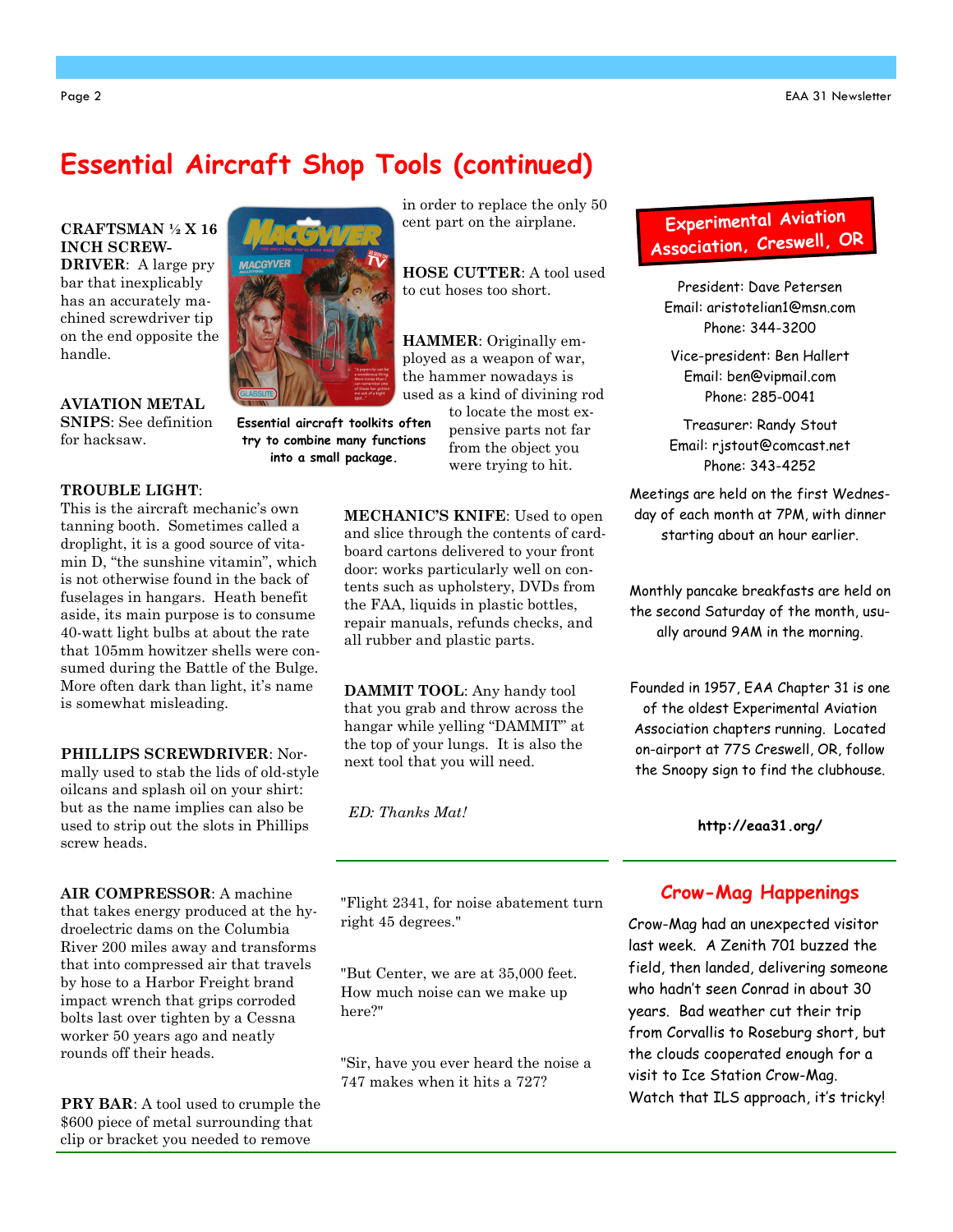# EAA Rideshare can get you there

People are busy this time of year making travel plans to attend the World's Greatest Aviation Celebration. Over the past two years, hundreds of aviation enthusiasts have taken advantage of EAA's RideShare, a service that pairs those wanting to attend EAA AirVenture Oshkosh with those who may have a spare seat. This economical tool is available through the EAA AirVenture website.

To use RideShare, visit www.airventure.org/rideshare and check the rides offered/requested, or post your own ride request/offer. Posting is simple - just click Offer/Request

## Roseburg Air Fair 2007

The Fourth Annual Salute to America's Veterans will take place at the Roseburg Regional Airport (M/Gen. Marion Carl Memorial Field), Oregon, on Friday, June 29th through Sunday, July 1st. On Friday, the gates will be open from Noon to 5.00PM. Admission: \$ 3 for Adults; Children Aged 12 to 16 \$1. On Saturday and Sunday, the gates open at 8.00 AM. Admission: \$5 for Adults; Children 12-16 \$3. CHILDREN UNDER 12 ACCOMPA-NIED BY AN ADULT & VETERANS ARE ADMITTED FREE ON ANY DAY.

Once again the event, formerly known as the Roseburg Air Show, will feature a selection of vintage aircraft ranging from a World War One Bristol Scout to an A-1E Skyraider which flew in the Vietnam conflict. As usual, several P-51 Mustangs and other Warbirds will be available to give rides. Two Czech-built L-29 jet trainers will also be on hand to offer rides. Other air experience flights will be offered by a variety of helicopters, which proved to be very popular last year, and in a 1929 Standard biplane replica.

a Ride, then complete an online information form. Confirmation is e-mailed to the poster. (Personal information is not shown on the website.)

To contact a ride provider/seeker, click on "Click to contact this person," provide your information on the form, then submit. The contacted person receives an e-mail and can reply to the sender to make travel arrangements.

#### http://www.airventure.org/ rideshare/

the Annual Graffiti Weekend attracts several hundred restored cars. There are Cruise nights and Show and Shine contests to enjoy. Fill in the early part of the week by exploring the dozen Umpqua Valley wineries, visit the famed Oregon Dunes or take a scenic drive to Crater Lake.

In the past, the event was organized by a group of dedicated aviation enthusiasts. This year, the Mayor and to adopt the air show under the auspices of the Airport Commission in recognition of the valuable contribution the event makes to showcase the recent \$10 million investment to improve and expand the facilities at the airport.

For additional information, visit the website:-

http://www.Roseburgairfair.com or contact the Roseburg Visitor and Convention Bureau at http://www.visitroseburg.com.

You may also call 541-957-1731 for further assistance.

This year, they hope to be featuring some of the latest light aircraft products courtesy of some of the manufacturers. There will be a collection of WW2 military vehicles on display courtesy of a local collector and displays provided by the local military recruiters.

An EAA Breakfast Fly-In will be held on Saturday, June 30 from 6.30 AM onwards, cooked by the North Roseburg Rotary Club. There will be ample Council of the City of Roseburg voted tie down space available and overnight camping is allowed on the airfield. Hotel accommodation can be arranged with prior arrangement.

Also taking place on Saturday 30 June, a dinner for 300 people will be held in Oceanair's hanger as part of the Salute to the local Veterans. Just prior to the dinner, the visiting Warbirds will depart for a stream fly over of the Douglas County Fairgrounds where the NASCAR race finale is about to commence.

For those who are also vintage car enthusiasts, they invite you to stay through the following weekend when



Save money and have fun by traveling to Oshkosh in groups